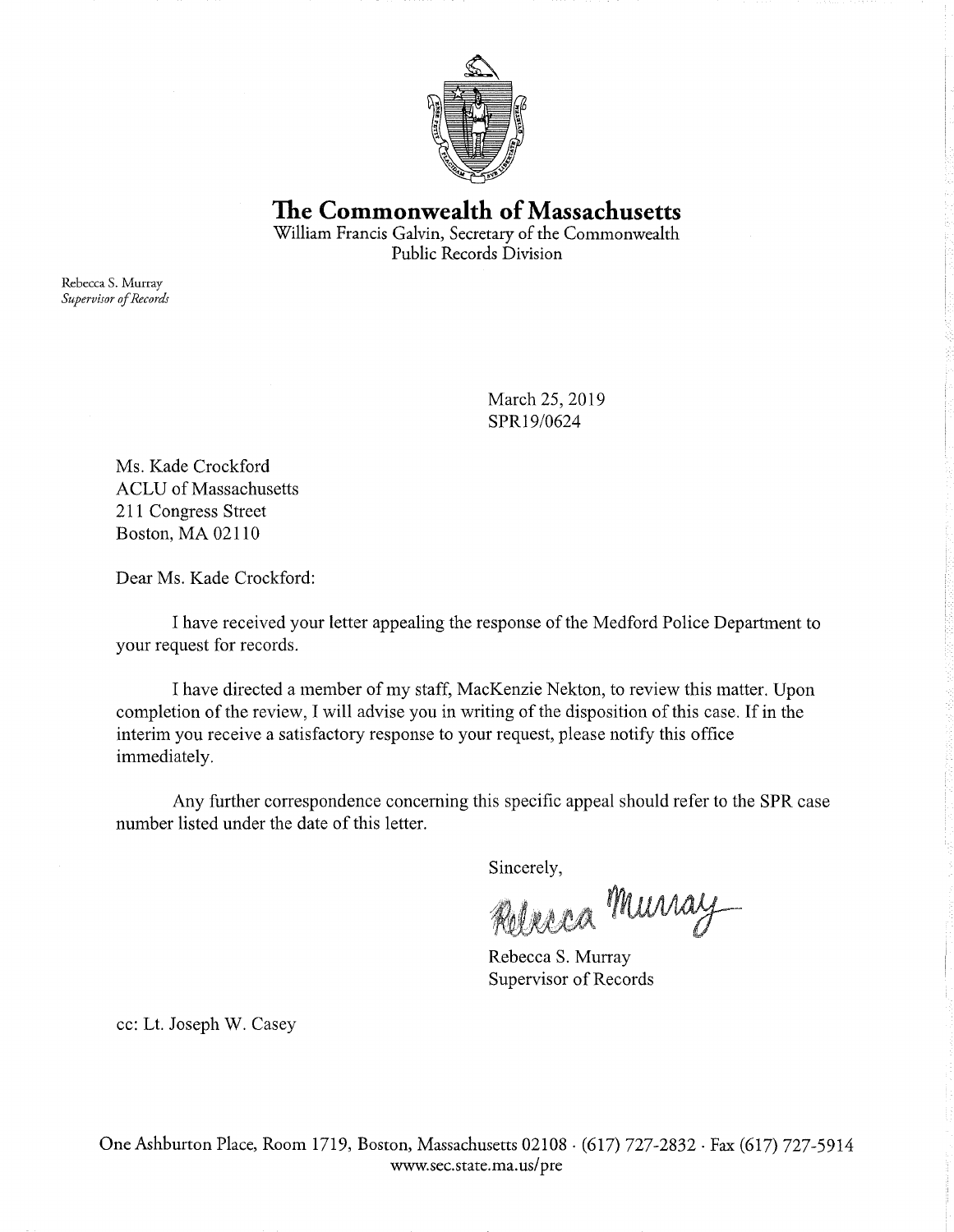

**March 25, 2019** 

## **Sent via email**

Supervisor of Public Records Public Records Division McCormack Building One Ashburton Place, Room 1719 Boston, MA 02108

To Whom It May Concern:

This is an appeal under the Public Records Law, G.L. c. 66, § 1 OA, made on behalf of the American Civil Liberties Union Foundation of Massachusetts ("ACLU").

On March 7, 2019, I submitted a public records request on behalf of the ACLU (attached as Exhibit A) to the Medford Police Department asking for the following records:

- 1. Communications between any representative of the Medford Police Department and any representative of any vendor offering any facial-recognition product or service.
- 2. Internal communications between representatives or employees of the Medford Police Department relating to any facial-recognition product or service.
- 3. Documents relating to the Medford Police Department's purchasing or use of facial recognition, including but not limited to: purchase orders, RFPs, licensing agreements, invoices, and contracts (including non-disclosure agreements) related to any facial-recognition product or service.
- 4. Materials relating to how any facial-recognition product or service functions (or functions improperly), including e-mails, handouts, PowerPoint presentations, advertisements, or specification documents.
- 5. Manuals, policies, procedures, and practices governing the use or monitoring of a facial-recognition product or service or related information or databases. This request includes, but is not limited to:
	- a. Procedures for using, deleting, or retaining photos of subjects to be identified;
	- b. Materials identifying any sources of such photos, such as mobile devices, body cameras, surveillance videos, identification photos, or arrest photos;
	- c. Policies or procedures relating to the legal standard, if any, (e.g., probable cause, court order, relevance, consent) that is required before using any facialrecognition product or service.
	- d. Procedures the agency follows after a positive match, such as requiring independent or in-person verification;
	- e. Permitted uses of the information created from a positive match.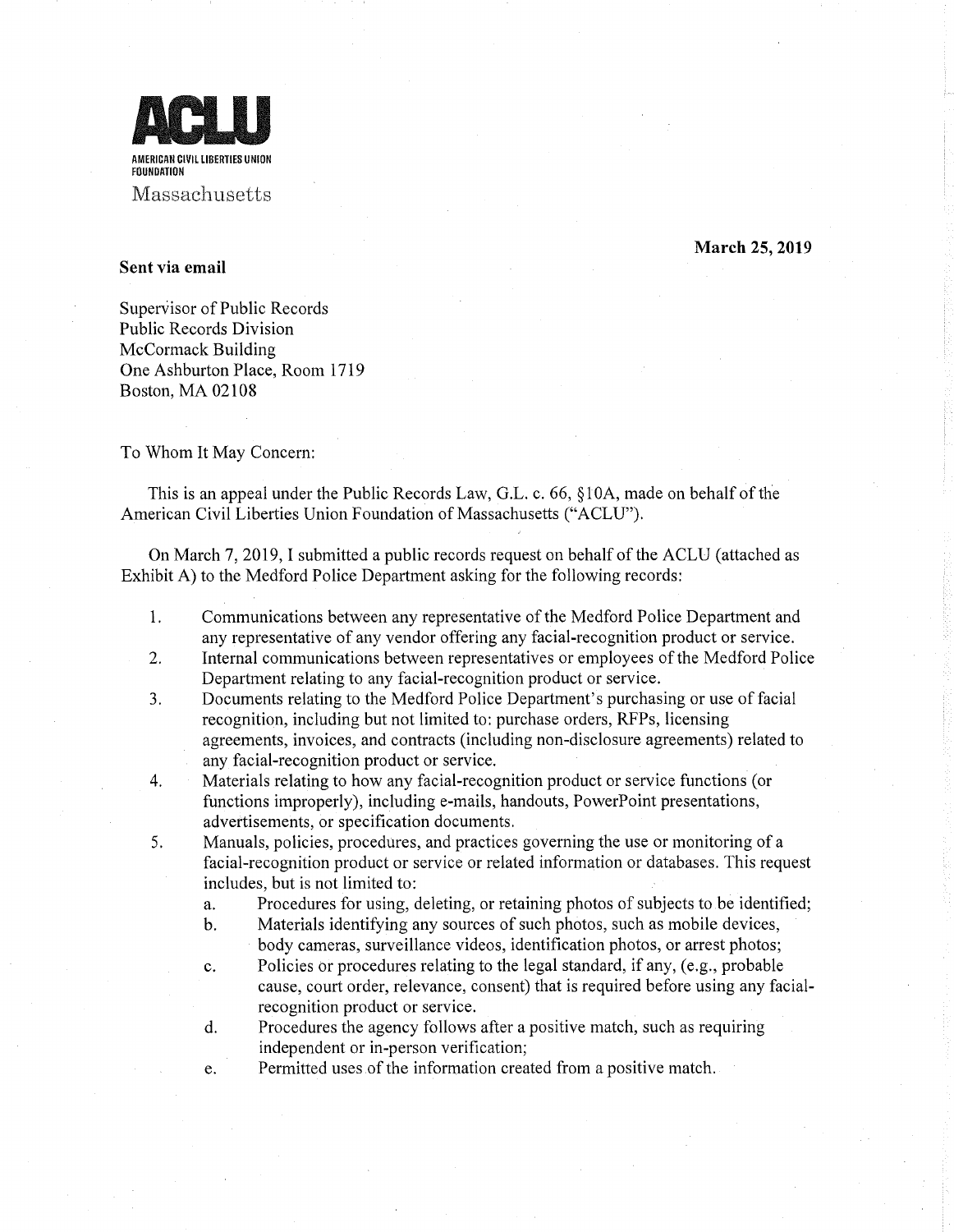

- 6. Training materials related to any facial-recognition product or service by employees of the Medford Police Department.
- 7. Records relating to any mobile application related to any facial-recognition product or service.
- 8. Records relating to any public process or debate about any facial-recognition product or service, including meeting agendas or minutes, public notice, analyses, or communications between the Medford Police Department and elected leaders or county officials.

Massachusetts General Laws establish that "[a] custodian of a public record shall, within ten days following receipt of a request for inspection or copy of a public record, comply with such request." G.L. c. 66,  $\S10(b)$ . In turn, Chapter 66, Section 10A establishes that "[i]f an agency or municipality fails to comply with a requirement of section 10 or issues a response the requestor believes in violation of section 10, the person who submitted the initial request for public records may petition the supervisor of records for a determination as to whether a violation has occurred." After this appeal is filed, "[t]he supervisor ofrecords shall issue a written determination regarding any petition submitted ( ... ) not later than 10 business days following receipt of the petition by the supervisor of records." Finally, "[u]pon a determination by the supervisor of records that a violation has occurred the supervisor of records shall order timely and appropriate relief."

In the instant case, the Medford Police Department did not comply with my request. I never received any written response to my request. I therefore respectfully request your office to find that there was a violation of the applicable law and so direct the Medford Police Department to follow the law and respond to my request.

If you have any questions with respect to this appeal, you can contact me at  $(617)$  482-3170 x346 or kcrockford@aclum.org.

Thank you for your assistance. I look forward to your response.

Sincerely,

Kade Crockford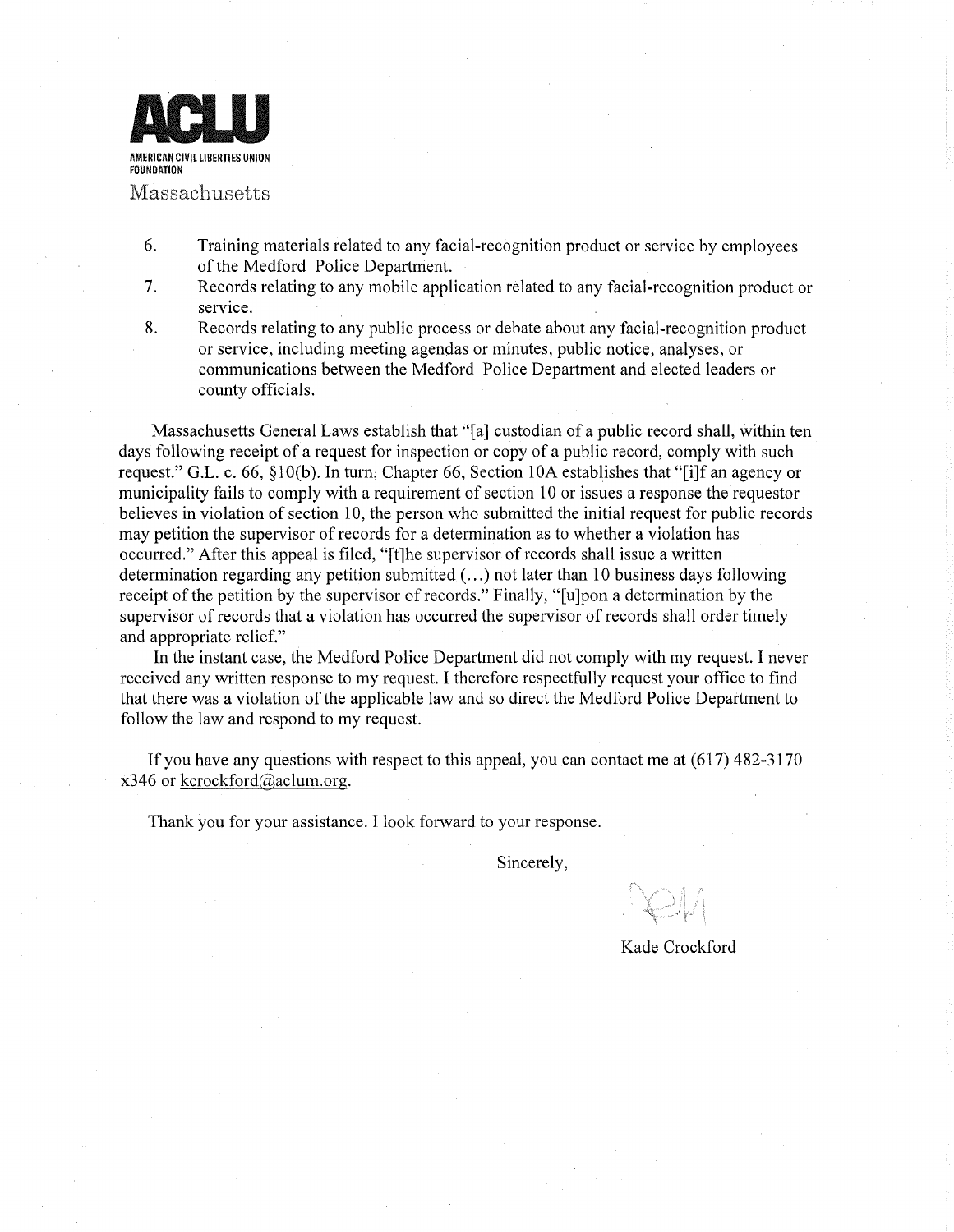

EXHIBIT A

**March 7, 2019** 

**Sent via U.S. Mail** 

Public Records Officer Medford Police Department 100 Main Street Medford, MA 02155

## **Re: Public records request related to the use of facial-recognition products or services**

To whom it may concern:

This is a request under the Massachusetts Public Records Law, G.L. c. 66, § 10, made on behalf of the American Civil Liberties Union Foundation of Massachusetts ("ACLU").

The ACLU seeks records<sup>1</sup> relating to the Medford Police Department's plans for, acquisition of, and/or use of facial-recognition<sup>2</sup> technology, including but not limited to products and services like Amazon Rekognition, Microsoft Face API, or NEC NeoFace.

## **Records requested**

The ACLU requests all such records created on or after January 1, 2016, including but not limited to:

- **1.** Communications between any representative of the Medford Police Department and any representative of any vendor offering any facial-recognition product or service.
- 2. Internal communications between representatives or employees of the Medford Police Department relating to any facial-recognition product or service.
- 3. Documents relating to the Medford Police Department's purchasing or use of facial recognition, including but not limited to: purchase orders, RFPs, licensing agreements, invoices, and contracts (including non-disclosure agreements) related to any facialrecognition product or service.

<sup>2</sup>In this letter, **"facial recognition"** means the automated or semi-automated process by which a person is identified or attempted to be identified based on the characteristics of his or her face.

<sup>1</sup> Throughout this request, the term **"records"** includes but is not limited to any paper or electronic information, reports, evaluations, memoranda, correspondence, letters, emails, charts, graphs, flyers, meeting agendas, meeting minutes, training materials, diagrams, forms, DVDs, tapes, CDs, notes, or other similar materials.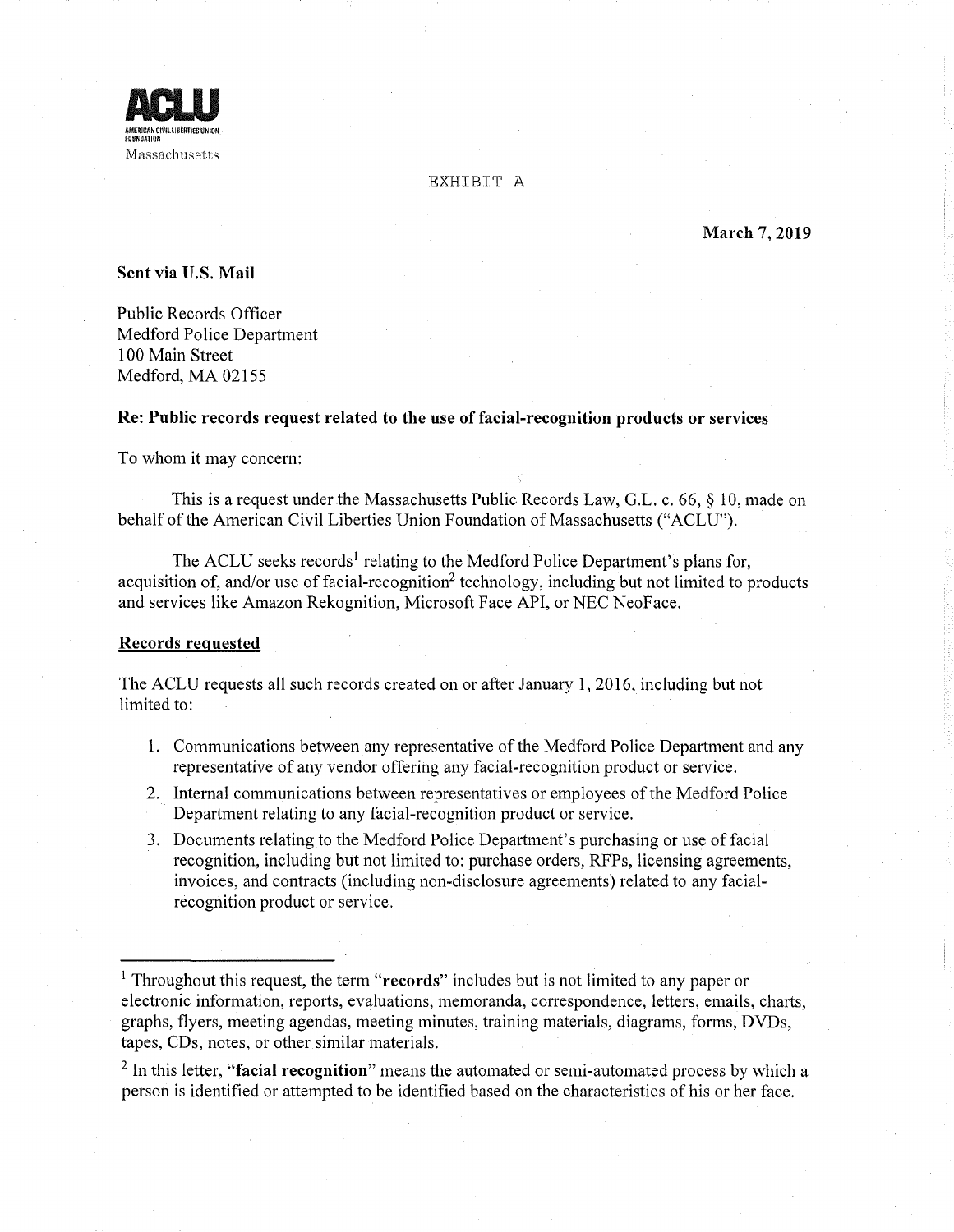

- 4. Materials relating to how any facial-recognition product or service functions (or functions improperly), including e-mails, handouts, PowerPoint presentations, advertisements, or specification documents.
- 5. Manuals, policies, procedures, and practices governing the use or monitoring of a facialrecognition product or service or related information or databases. This request includes, but is not limited to:
	- a. Procedures for using, deleting, or retaining photos of subjects to be identified;
	- b. Materials identifying any sources of such photos, such as mobile devices, body cameras, surveillance videos, identification photos, or arrest photos;
	- c. Policies or procedures relating to the legal standard, if any, (e.g., probable cause, court order, relevance, consent) that is required before using any facialrecognition product or service.
	- d. Procedures the agency follows after a positive match, such as requiring independent or in-person verification;
	- e. Permitted uses of the information created from a positive match.
- 6. Training materials related to any facial-recognition product or service by employees of the Medford Police Department.
- 7. Records relating to any mobile application related to any facial-recognition product or service.
- 8. Records relating to any public process or debate about any facial-recognition product or service, including meeting agendas or minutes, public notice, analyses, or communications between the Medford Police Department and elected leaders or county officials.

Because this request involves a matter of public concern and because it is made on behalf of a nonprofit organization, we ask that you waive any fees. ACLU is a nonprofit  $\S501(c)(3)$ organization dedicated to the protection of civil rights and liberties for all persons in the Commonwealth of Massachusetts. As the state's affiliate of the American Civil Liberties Union, the ACLU of Massachusetts is part of a nationwide network of advocates dedicated to defending and expanding the civil liberties of all.

If you decide not to waive fees, we request that you permit us to examine, at our election, the responsive documents before deciding which portions to copy. We would prefer the documents in electronic format.

Should you determine that some portion of the documents requested are exempt from disclosure, please release any reasonably segregable portions that are not exempt. In addition, please note the applicable statutory exemption and explain why it applies to the redacted portions. As you know, a custodian of public records shall comply with a request within ten days after receipt.